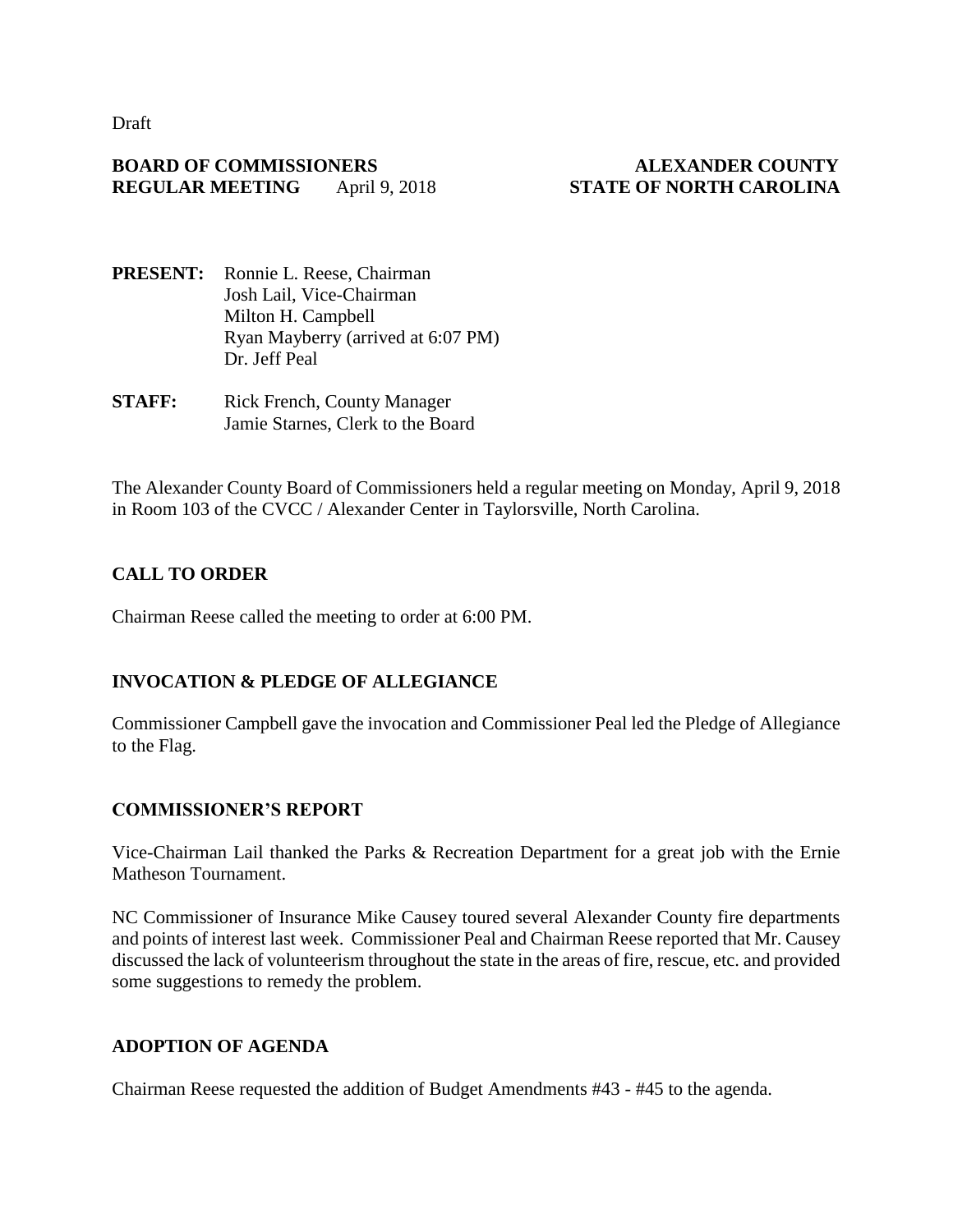Vice-Chairman Lail made a motion to adopt the agenda as amended. Commissioner Peal seconded the motion, which passed unanimously.

## **PUBLIC COMMENT**

Judy Caywood, representing the Bethlehem Community Development and Bethlehem Business Associations, asked the Board and EDC to contact First Citizens Bank representatives and urge them to reconsider their decision to close the Bethlehem branch in light of the considerable amount of growth expected in the area (due to widening of Highway 127 to 4 lanes, a 115-unit housing development, the County sewer project, and a 200-unit senior community). A petition is available at the Bethlehem Post Office for citizens to sign.

## **PUBLIC HEARING: EDC PROPERTY TAX INCENTIVE GRANT – PARAGON FILMS**

David Icenhour, Economic Development Director, requested approval of a Property Tax Incentive Grant for Paragon Films related to the expansion of their facility in the Alexander Industrial Park, resulting in an investment of over \$10 million and the creation of 14 new jobs. The proposed grant will consist of a payment to the company equal to 95% of taxes paid on the new investment over a period of 5 years.

In response to a question asked by Vice-Chairman Lail, Mr. Icenhour stated that the County would return approximately \$50,000 per year to Paragon Films for the incentive grant depending on any fluctuation in the investment amount and/or property tax rate; however, he pointed out that Paragon had paid in excess of \$1 million in property taxes since locating to Alexander County in 2005 and their annual average payroll totals approximately \$3 million.

After a motion by Commissioner Campbell, second by Commissioner Mayberry, and unanimous vote, Chairman Reese called the public hearing to order and requested any comments. There being none, Vice-Chairman Reese made a motion to close the public hearing. Commissioner Mayberry seconded the motion, which passed unanimously.

Commissioner Mayberry made a motion to approve the Property Tax Incentive Grant for Paragon Films. Vice-Chairman Lail seconded the motion, which passed unanimously.

## **2018-2019 BUDGET PRESENTATIONS**

The following budget presentations were given:

Health Department

Leeanne Whisnant, Health Director, reviewed the 2018-2019 Health Department proposed budget that included the following requests: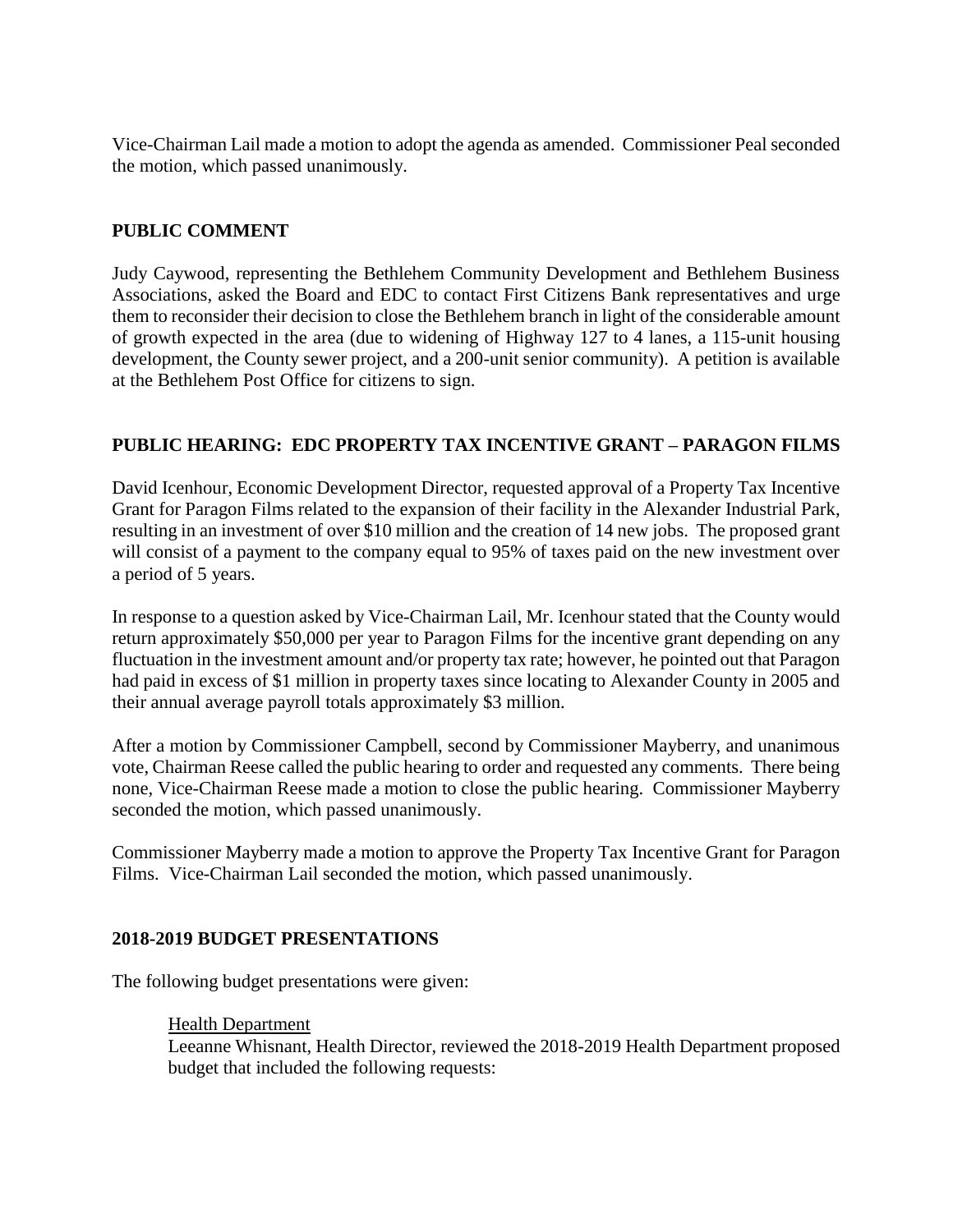- Addition of a half-time lab technician \$12,480
- Capital outlay items including a new telephone system, expansion to the Cooperative Extension building, medical equipment for 3 more exam rooms due to expansion, computer upgrades, equipment to possibly extend the Telehealth Program to include all schools, and replacement of a vehicle for Environmental Health - \$108,000

She added that the 18-19 budget request was 3.41% less than this year's approved budget and that the County's funding percentage would equal 23.98%, down from 28.29% currently. Other savings to the County budget through services provided by the Health Department include drug screenings for County pre-employment and DSS as well as wellness visits, NCDOT physicals, and immunizations for County employees.

#### Department of Social Services

Patricia Baker, DSS Director, reviewed the 2018-2019 DSS proposed budget that included the following requests:

- Addition of 4 quality assurance positions due to S.L. 2017-41 that addresses quality and accountability of DSS programs and S.L. 2017-57 Medicaid / NC Health Choice Overpayment Recoupment - \$98,200 County cost
- Reclassification of an existing processing assistant position to a paralegal to support the DSS Attorney in paperwork preparation for child support, child welfare, and adult services as well as assistance in court proceedings - \$38,565 County cost
- Replacement of two vehicles \$29,554 County cost
- Technology improvements including laptops, dual monitors, scanners and scan stations, and a new network switch - \$60,651 County cost
- Contingency funds for the Medicaid / NCHC overpayments \$50,000
- Establishment of a merit program to retain employees \$36,052 County cost

She pointed out that the County share of the 18-19 DSS budget request was only \$58,742 more than the current year.

#### Emergency Medical Service

Doug Gillispie, EMS Director, reviewed the 2018-2019 EMS proposed budget that included the following requests:

- Remounts of two older ambulances (box fitted onto new chassis) instead of purchasing new units - \$180,000
- Construction of a two bay garage for Station #1 to house units for medication temperature control - \$50,000
- Replacement of aging radios and ambulance equipment \$2,000
- Increase in supplies line item due to price inflation and natural disasters \$10,000
- Salary increase of 2.5% for field training officers and COLA for all other EMS employees - \$60,000
- Participation in UNC School of Government Leadership Training Course \$3,000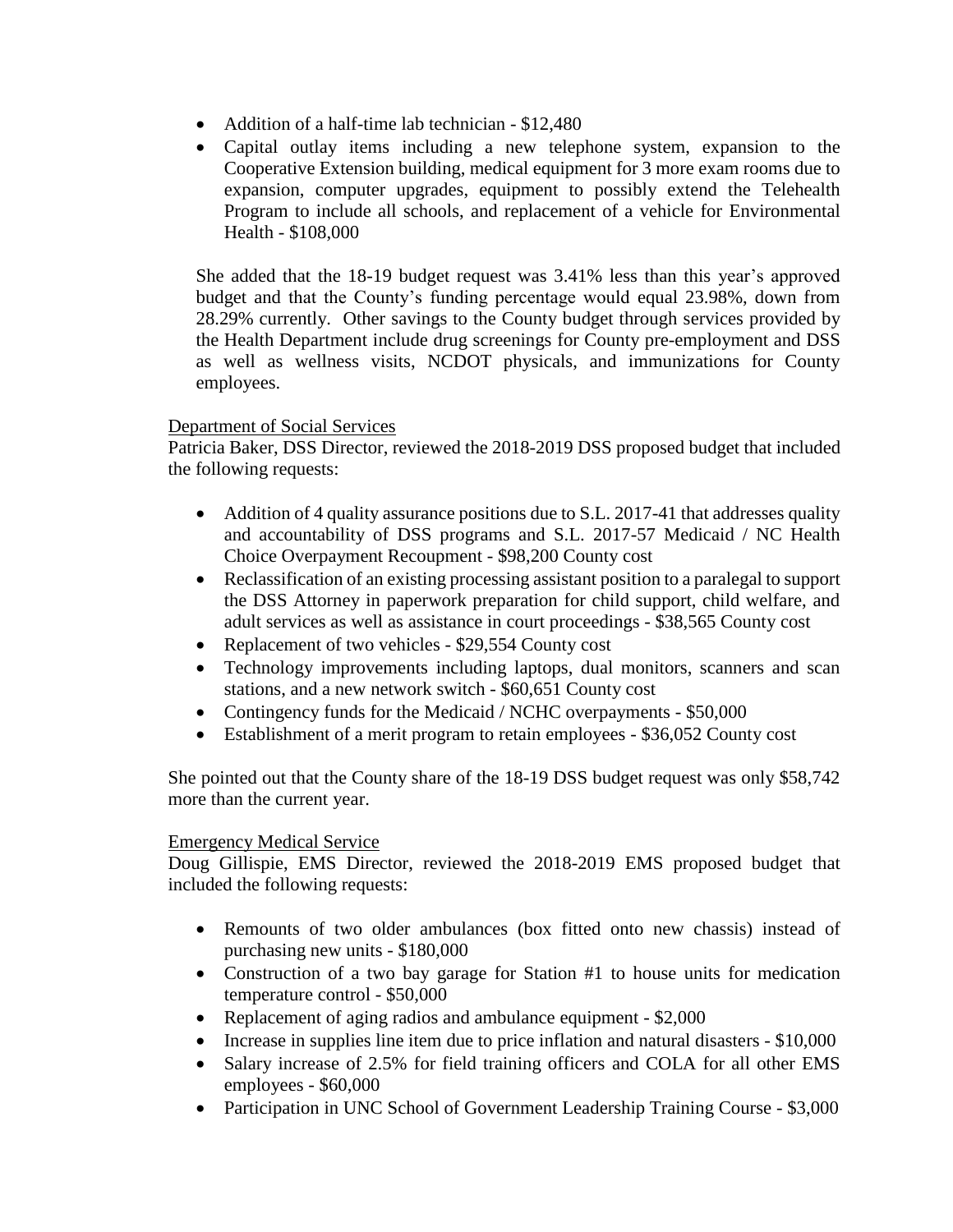He also provided the Board with an Alexander County EMS 5-year plan.

#### Emergency Services & Volunteer Agencies

Russell Greene, Emergency Services Director, reviewed the 2018-2019 Emergency Services proposed budget as well as budgets for the Volunteer Fire Departments and Alexander Rescue Squad that included the following requests:

- Increased appropriation to the Rescue Squad to offset fundraising \$25,000
- Paid staffing of 4 firefighters throughout the county dedicated to responding to calls throughout the workday/week due to lack of volunteers - \$120,000 per year
- Property lease to develop a training facility to be used by all paid and volunteer agencies - \$6,000/lease and \$4,000/driveway grading and surfacing
- Capital outlay items including a hand-held radio, electronic burn pan for fire extinguisher training, lock box system, T-card resource tracking system, and Canon plotter - \$11,980

He also discussed several suggestions made by fire department presidents to boost and/or retain volunteers such as an incentive program, public education articles in newspapers and social media, and a firefighter training program at ACHS.

#### Sheriff's Office / Detention / 911 Communications

Sheriff Chris Bowman and staff reviewed the 2018-2019 proposed budgets for the Sheriff's Office, Detention, and 911 Communications that included the following requests:

## *Sheriff's Office – presented by Captain Chad Pennell*

- Purchase of 4 vehicles and necessary equipment (cameras, lights, sirens, etc.) \$114,000/vehicles and \$81,000/equipment
- Purchase of 12 Bulletproof vests \$8,000
- Pistol replacement and trade-in \$5,700
- Addition of 4 full-time deputies for road patrol (one per shift) \$193,289 including retirement, uniforms, and benefits
- Salary adjustment (5% increase and 2.5% COLA) for employees \$102,553

Captain Pennell estimated that \$475,000 had been spent to train the 54 officers who left employment with Alexander County over the last 5 years (mostly to surrounding counties for higher pay), noting that the cost of the requested salary adjustment was similar to the amount spent in training (\$95,000 per year) and would help with recruitment and retaining of officers. In addition, he stated that hiring the 4 full-time deputies would decrease the part-time budget.

# *Detention – presented by Captain Phillip Starnes*

- Addition of 4 full-time detention officers (one per shift) \$193,500 including retirement, uniforms, and benefits
- Salary adjustment (5% increase and 2.5% COLA) for employees \$75,335
- On-call compensation of \$100 per week and \$20 for holidays \$5,380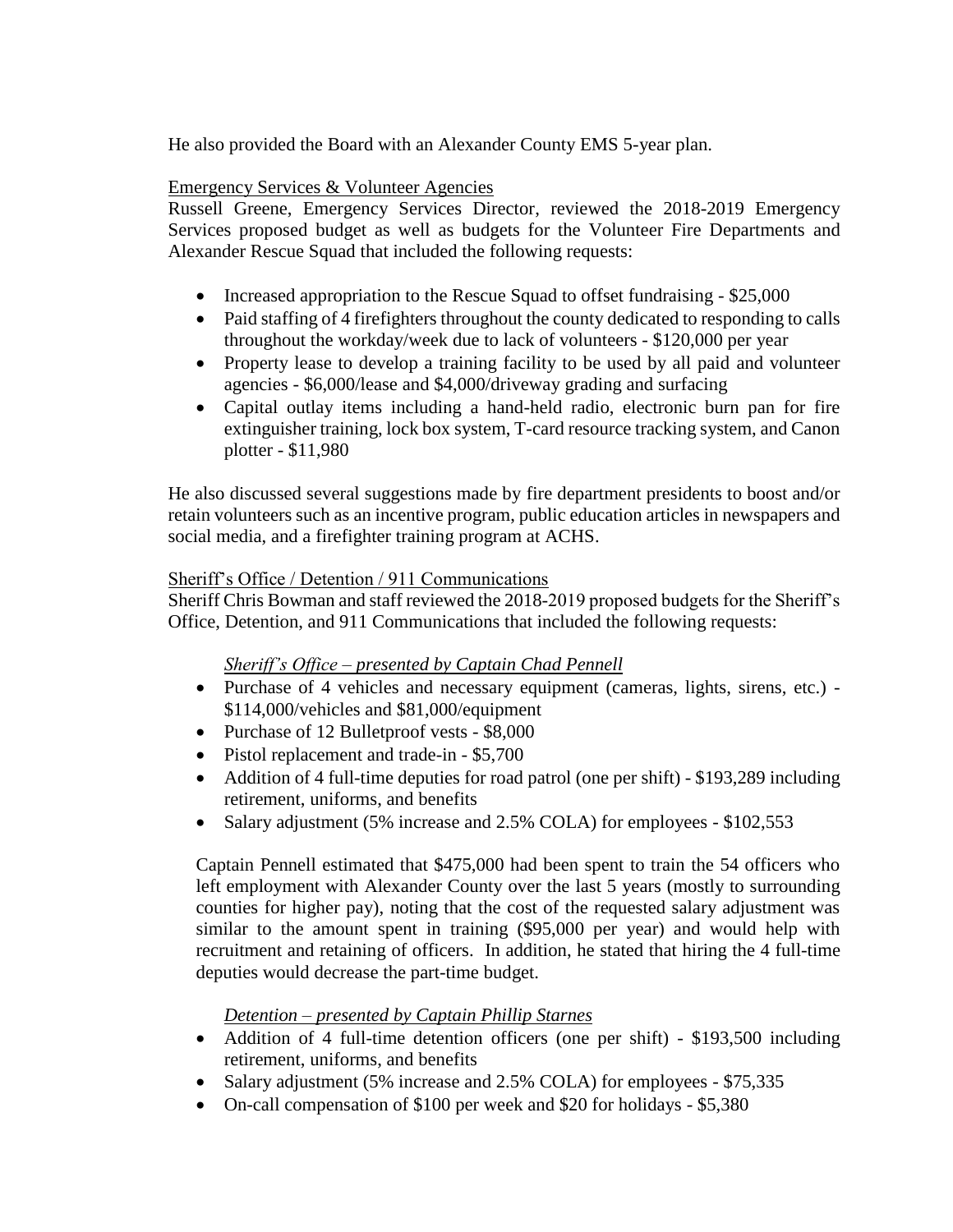- Replacement of transport vehicle and necessary equipment \$55,000
- Use of Lexipol Policy Services for customized policy regulations, training, and legal assistance - \$9,105
- Increase in uniforms line item due to proposed additional staffing \$5,000
- NCDPS Safekeeping beds contracted detention for inmates with mental health issues and high profile crimes - \$25,000

Captain Starnes estimated that \$398,735 had been spent to train the 30 full-time and 27 part-time detention officers who left employment with Alexander County over the last 5 years.

## *911 Communications – presented by Greg Foster, Director*

- Addition of two full-time positions to complete the NFPA 1221 standard of three 24/7 on-duty telecommunicators - \$113,310
- Salary adjustments (5% increase and 2.5% COLA) for employees \$55,762
- Replacement of an aging radio transmitter \$25,000
- Replacement of 4 aging voting radio receivers \$50,000

Mr. Foster estimated that \$198,000 had been spent to train the 18 staff members who left employment with Alexander County over the last 5 years.

#### School System

Dr. Jennifer Hefner, Superintendent, reviewed the 2018-2019 Alexander County Schools budget request that included the following information:

- Minimum request of \$7,009,801 (increase of \$977,901) due to projected use of Fund Balance as a result of retirement, health insurance, and teacher salary increases.
- Local appropriation is used for supplements, utilities for all buildings, maintenance personnel and materials, classroom teachers, central office administrators, clerical support, technology supplies and salaries, nutrition program supplements, charter schools, Challenger Program, security monitoring, band and chorus supplements, transportation support, athletic supplements and supplies, professional development, resource officers, virtual courses, property and vehicle insurance, instructional funds and support, digital resources, solid waste removal, and custodial supplies.
- Information currently unavailable includes state and federal allotments that do not include raises for non-certified staff, number of CTE funded positions, and unforeseen security costs and school safety mandates.
- Positions needed but not included in the 18-19 budget request are social workers, nurses, and counselors.
- Long range plans to slow the use of Fund Balance are school consolidation, reduction in force, and obtaining more funding.

Ms. Hefner informed the Board that, due to recent legislation related to K-3 class size that would result in less available classroom space as well as utilization of shared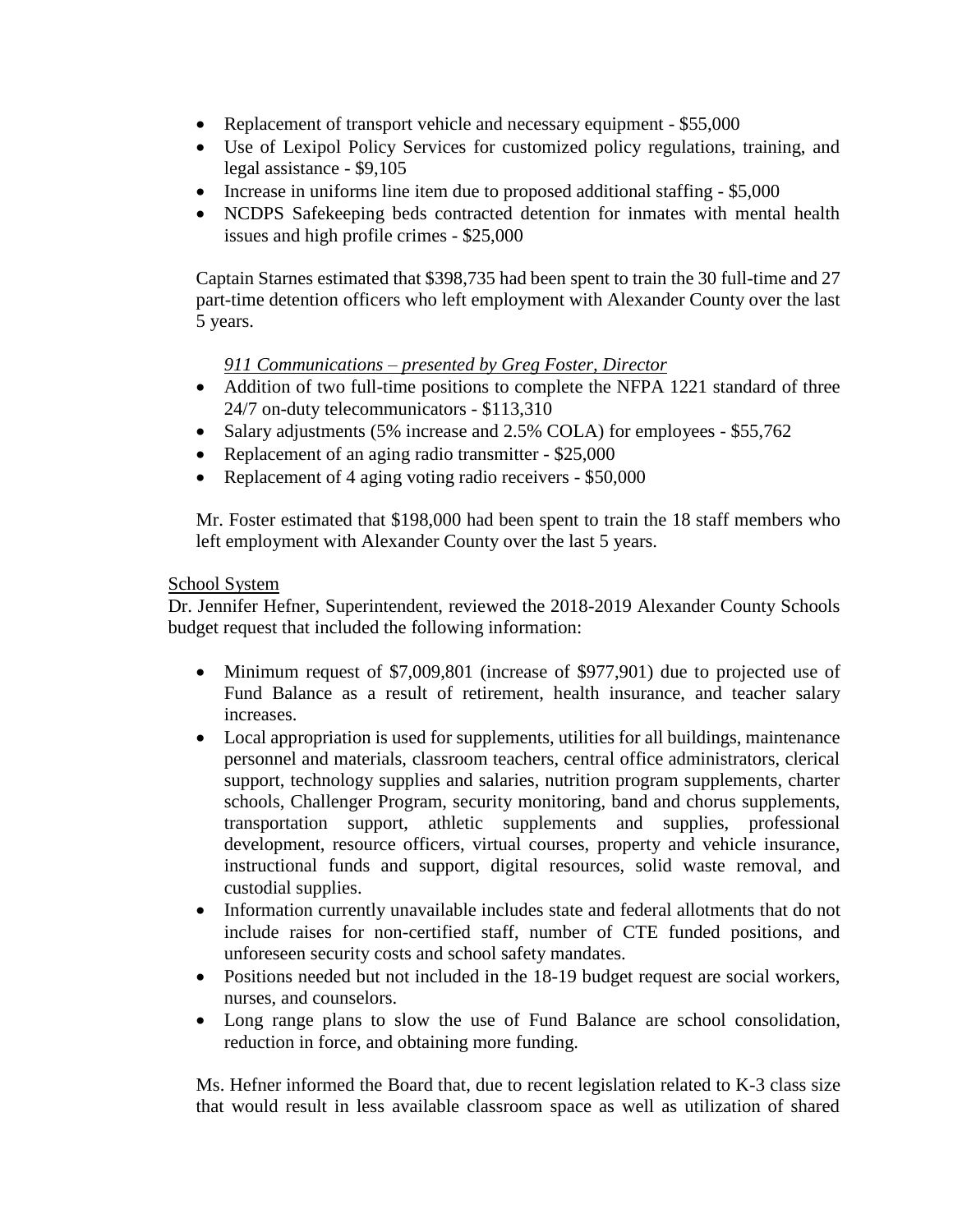positions at smaller elementary schools, the cost savings associated with school consolidation would be much less than originally anticipated. In addition, she stated that the School System had worked hard to avoid a RIF through attrition, noting the negative impact a RIF would have on the students, their education, and the economy.

Chairman Reese reported that the Board would review all requests and schedule any needed meetings accordingly.

#### **ANNOUNCEMENT OF DOCUMENT DESTRUCTION DAY**

Rick French, County Manager, announced that the Alexander County Public Works & Facilities Department was sponsoring a Document Destruction Day on Saturday, April 21<sup>st</sup> from 8:00 AM until 1:00 PM in the Administration Building parking lot. This free event is for Alexander County residents only and there is a limit of 5 boxes per person.

## **SALES TAX & FINANCIAL REPORT**

Rick French, County Manager, reported that a total of \$2,714,999.30 has been collected in sales tax revenue through March 2018 (\$844,718.88 is new sales tax for economic development, public education, and community colleges). This amount is 59.59% of the \$4,556,000 budgeted with 58.33% of the budget year expired and an increase over last year of 5.58%.

## **BOARD APPOINTMENTS & REAPPOINTMENTS**

Rick French, County Manager, requested the following reappointments:

Council on Aging – Reappoint Angell Barnes, Angela Johnson, Janette Johnson, and Sally Goodnight for 3 years.

Planning & Zoning Commission – Reappoint Dana Benfield, Steve Icenhour, and Bud Caywood for two years.

Commissioner Campbell made a motion to approve the appointments as requested. Commissioner Peal seconded the motion, which passed unanimously.

#### **BUDGET ORDINANCE AMENDMENTS #43 - #45**

Rick French, County Manager, reviewed the purpose of Budget Amendments #43 - #45 as follows:

Budget Amendment #43 – To budget for the payback required for the FY 2013 Revised Medicaid Cost Report due to formulas being changed after reports were filed. To budget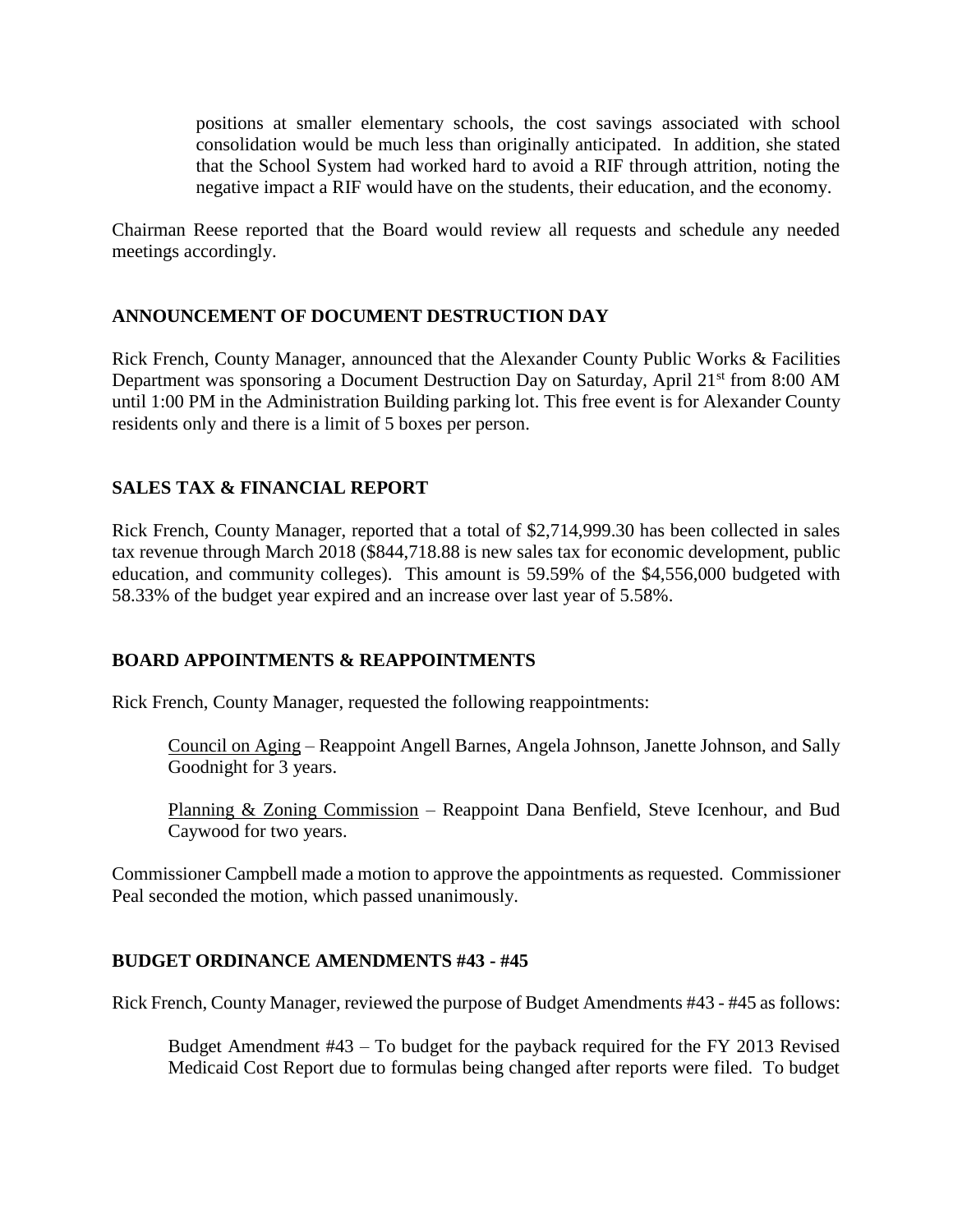for computer needs for the remainder of the current budget year. To increase the budget for additional Food & Lodging State Funds.

Budget Amendment #44 – To increase the budget for Medicaid Hold Harmless distributions greater than original budget estimates.

Budget Amendment #45 – To budget for the transfer of funds from the Jail Project Fund to the FY 2019 General Fund for interest payments on the debt.

Vice-Chairman Lail made a motion to approve Budget Amendments #43 - #45. Commissioner Mayberry seconded the motion, which passed unanimously.

#### **OTHER BUSINESS**

The following issues were discussed during Other Business:

- A. Rick French, County Manager, recommended a work session be scheduled before the end of April to discuss the 2018-2019 budget, noting that the public hearing was tentatively planned for May  $7<sup>th</sup>$  and adoption of the budget on May  $14<sup>th</sup>$ .
- B. Commissioner Campbell conveyed his appreciation to the departments who presented budget information at tonight's meeting and thanked them for the time and effort spent in preparation.

#### **CONSENT AGENDA**

- A. Minutes from the March 5, 2018 Regular Meeting.
- B. Tax Release Requests (\$5,261.40) and Tax Refunds (\$4,078.80) for February 24 March 31, 2018.
- C. Surplus a 1988 Shorlander Jet Ski Trailer from the Sheriff's Office, VIN #1MDAK6L17WA947497.
- D. Alexander County JCPC County Funding Plan and Certification for FY 2019.
- E. Surplus a 2003 Chevy S10, VIN #1GCDT19X438289985 with 178,170 miles; a 1998 Chevy Blazer, VIN #1GNDT13W2W2261441 with 182,550 miles, and a Husqvarna YTH24V48LS riding mower, VIN #960430089 with 261.2 hours.

Commissioner Campbell made a motion to approve the Consent Agenda. Commissioner Peal seconded the motion, which passed unanimously.

#### **CLOSED SESSION – N.C.G.S. 143-318.11(a)(4, 5, & 6) ECONOMIC DEVELOPMENT, CONTRACTUAL, & PERSONNEL**